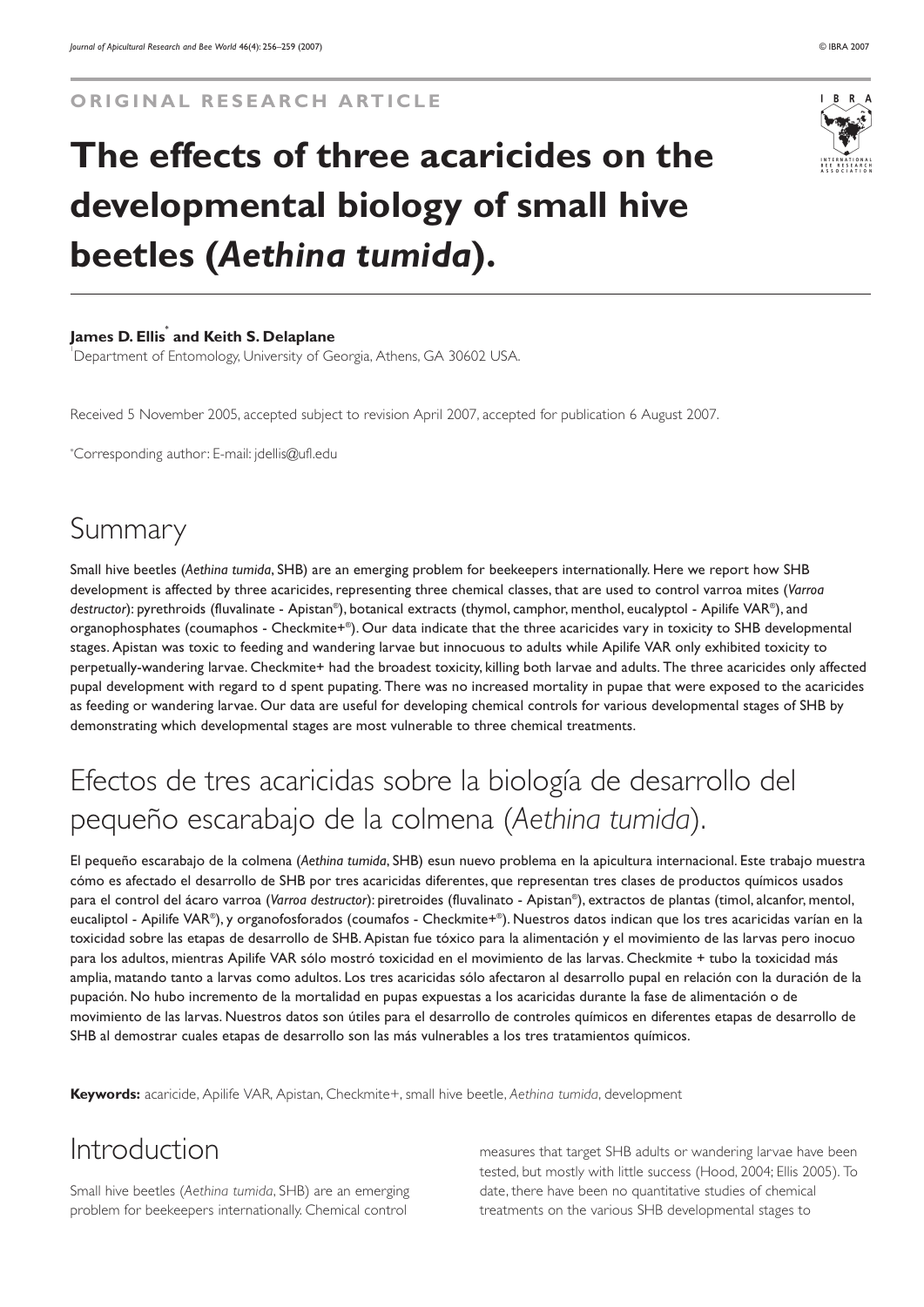determine which stages are most vulnerable to treatment. We investigated how SHB development is affected by three acaricides, representing three chemical classes, that are used to control varroa mites (*Varroa destructor*): pyrethroids (fluvalinate - Apistan®), botanical extracts (thymol, camphor, menthol, eucalyptol - Apilife VAR®), and organophosphates (coumaphos - Checkmite+®). All are used in beehives as miticides. Checkmite+ is also used as an insecticide to control SHB. Our data are useful for developing future controls for SHB by demonstrating which developmental stages are most vulnerable to three chemical treatments.

### Materials and Methods

All experiments were conducted from August 2004–January 2005 at the University of Georgia's honey bee research laboratory. All adult and larval SHB used in the studies were laboratory reared according to standard procedures (Mürrle and Neumann, 2004).

Acaricide effects on SHB oviposition and egg emergence were assessed by placing 6 unsexed adult SHB in a covered Petri dish with 2cm<sup>3</sup> of a mixture of pollen, honey, and Brood Builder™ (Dadant and Sons, Inc., Hamilton, IL, USA). Two microscope slides separated by a cover slip were placed in each Petri dish, and the Petri dishes were randomly divided into four treatment groups: 6cm2 Apistan, 6cm2 Checkmite+, 1 Apilife VAR tablet, or nothing (control). All Petri dishes had a 2cm diameter hole, covered by screen mesh, in their lids and were put collectively into covered plastic containers (~60 L volume) by treatment. One tablet of Apilife VAR was placed into the 60 L container for the Apilife VAR treatment. Therefore, adult SHB were exposed only to vapors from the Apilife VAR tablet through holes in the Petri dish lids. Apistan and Checkmite+ treatments were applied by placing 6cm2 sections of strips in the Petri dishes. The untreated group was prepared in a similar manner but received no treatment. The containers were maintained at  $25.6 \pm 0.3$ °C, >80% humidity, and no light. The adults were allowed to oviposit for 48 h after which they were removed and the eggs oviposited between the slides counted. Four days later, the eggs were examined under a dissecting microscope to determine emergence. This procedure was replicated 14 times for oviposition behavior and 7 times for egg emergence.

Toxicity to feeding larvae was determined by placing a 24 hold larva into plastic containers (6cm height x 4.9cm diameter,  $\sim$ 80 ml volume) with 1cm<sup>3</sup> food, and placing each unit to one of four groups: 1cm2 Apistan, 1cm2 Checkmite+, 1 tablet Apilife VAR, or untreated containers. This chemical assignment equaled the amount of chemical per SHB adult used in the oviposition study. Larval SHB were exposed only to Apilife VAR vapors by placing the uncovered 80 ml containers into a lidded 60 L container having one Apilife VAR tablet. Experimental conditions were maintained at  $25.6 \pm 0.3$ °C, ~38% humidity, and no light. All remaining experiments received the same treatment regimens and were maintained identically. The no. larvae reaching the wandering phase and time until reaching the wandering phase were recorded. All larvae reaching the wandering phase were

placed individually into an 80 ml container of moist (>10% moisture by weight) soil to allow pupation. The no. SHB pupating and time until emersion from the soil as adults were recorded for each SHB. This procedure was replicated 50 times for each treatment.

Acaricide effects on pupation success of larvae treated during the wandering phase were determined by placing the wandering larva individually into an 80 ml plastic container with one of the four treatments. After 24h, the larvae were put individually into 80 ml soil containers to allow pupation. The no. SHB successfully pupating and the time until emersion from the soil as adults were recorded for each treatment. This procedure was replicated 50 times each treatment.

The longevity of wandering-phase larvae and of newlyemerged adults was determined by putting wandering larvae or adults individually into 80ml containers with one of the four treatments. SHB adults were given 1:1 honey: water *ad lib*. We recorded the no. d larvae and adults survived and this procedure was replicated 50 times for each larval and adult treatment.

For the proportion of eggs that did not hatch (*Table 1*), the data were first transformed using arcsin√proportion to stabilize the variance prior to analyses. For reporting in this paper we give the raw, untransformed means. Response variables for oviposition (*Table 1*), feeding larvae (*Table 2*), larvae 24 h postfeeding (*Table 3*), and longevity (*Table 4*) were analyzed by treatment using a randomized design ANOVA. Means were compared using Tukey's test and are presented in tables 1–4. All analyses were conducted using Statistica (2001).

**Table 1.** Effects of Apistan, Apilife VAR, and Checkmite+ on SHB oviposition behavior for 48 h. Data are mean ± s.e., n. Columnar data followed by different letters are different at  $\alpha \leq 0.05$ . Means were compared using Tukey's multiple range test.

| <b>Treatment</b> | No. eggs<br>on slides | <b>Proportion of eggs</b><br>that did not hatch |
|------------------|-----------------------|-------------------------------------------------|
| Control          | 70.4 ± 19.6, 14a      | $0.12 \pm 0.05$ , 7a                            |
| Apistan          | 58.7 ± 17.4, 14a      | $0.05 \pm 0.02$ . 7a                            |
| Apilife VAR      | $29.5 \pm 10.3$ , 14a | $0.14 \pm 0.08$ , 7a                            |
| Checkmite+       | 19 ± 5.7, 14a         | $0.06 \pm 0.02$ . 7a                            |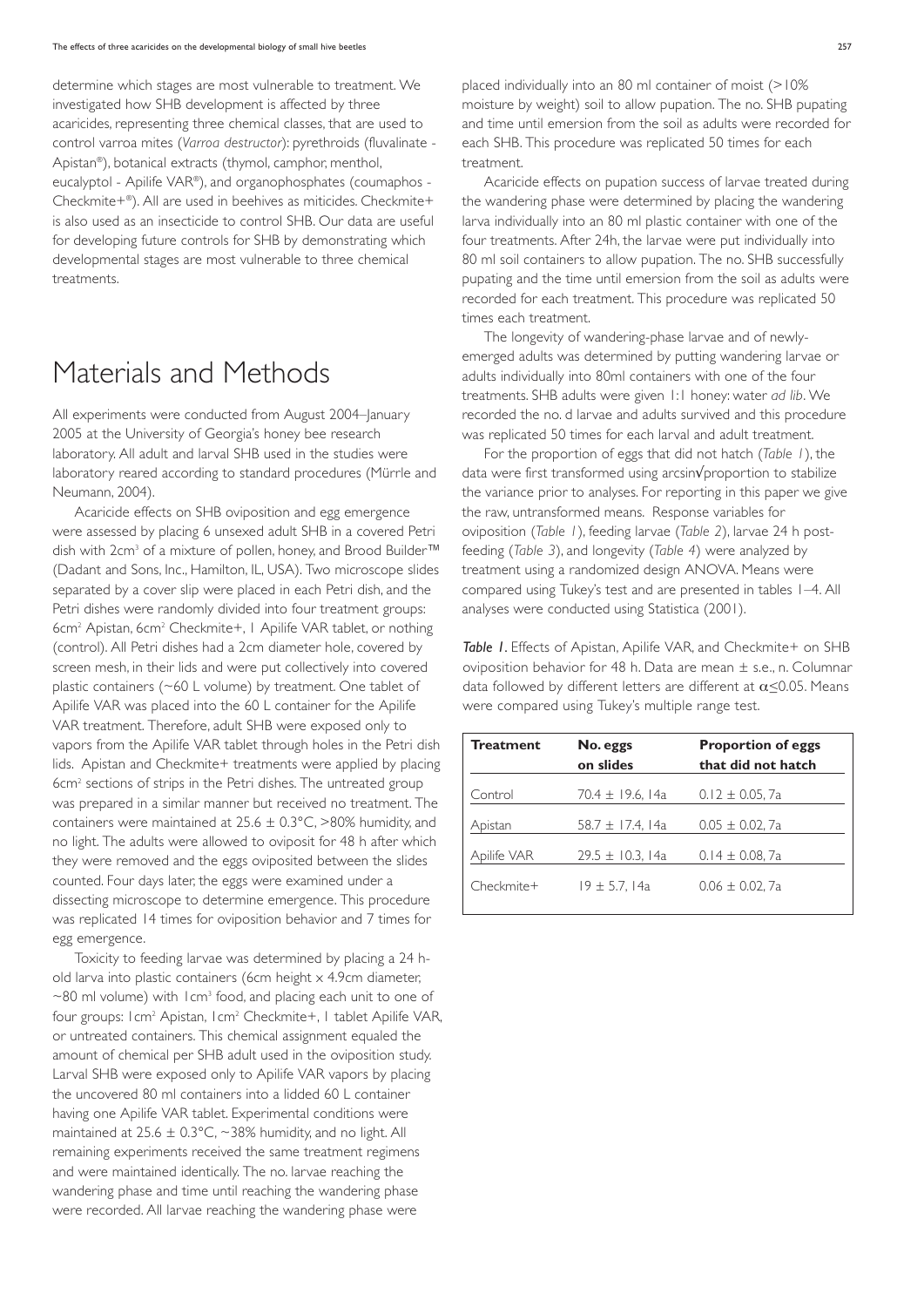*Table 2.* Effects of Apistan, Apilife VAR, and Checkmite+ on feeding SHB larvae. Data are mean ± s.e., n. Columnar data followed by different letters are different at  $a \le 0.05$ . Means were compared using Tukey's multiple range test. na = not applicable.

| <b>Treatment</b> | d. spent<br>feeding | no. that<br>reached<br>wandering<br>phase | d. spent<br>pupating | no. that<br>pupated |
|------------------|---------------------|-------------------------------------------|----------------------|---------------------|
| Control          | I I.3 ± 0.I, 43a    | $8.6 \pm 0.2, 5a$                         | $22.7 \pm 0.1,43a$   | $8.6 \pm 0.2, 5a$   |
| Apistan          | 13.1 ± 0.4,8b       | $1.6 \pm 0.5, 5b$                         | $18.7 \pm 0.2, 7b$   | $1.2 \pm 0.4, 5b$   |
| Apilife VAR      | $11.2 \pm 0.1,46a$  | $9.2 \pm 0.4$ , 5a                        | $22.4 \pm 0.1,44a$   | $8.8 \pm 0.4$ , 5a  |
| Checkmite+       | na                  | 0, 5c                                     | na                   | 0, 5c               |

Table 3. Effects of Apistan, Apilife VAR, and Checkmite+ on SHB larvae exposed to the acaracides 24 h post-feeding, during the wandering phase. Data are mean ± s.e., n. Columnar data followed by different letters are different at  $a$ <0.05. Means were compared using Tukey's multiple range test.

| <b>Treatment</b> | d. spent<br>pupating | no. that<br>pupated |
|------------------|----------------------|---------------------|
| Control          | $20.3 \pm 0.1, 50a$  | 10, 5a              |
| Apistan          | $25.8 \pm 0.2,48b$   | $9.6 \pm 0.4$ , 5a  |
| Apilife VAR      | $20.7 \pm 0.1,49a$   | $9.8 \pm 0.2, 5a$   |
| Checkmite+       | 22.1 $\pm$ 0.2, 45c  | $9 \pm 0.3$ , 5a    |

*Table 4.* Effects of Apistan, Apilife VAR, and Checkmite+ on the longevity of SHB wandering larvae and adults. Data are mean ± s.e., n. Columnar data followed by different letters are different at  $a \leq 0.05$ . Means were compared using Tukey's multiple range test.

| <b>Treatment</b> | d. larvae<br>survived | d. adults<br>survived |
|------------------|-----------------------|-----------------------|
| Control          | $29.3 \pm 1.4,50a$    | $18.2 \pm 0.8, 50a$   |
| Apistan          | $15.8 \pm 0.6, 50b$   | $19.9 \pm 0.9,49b$    |
| Apilife VAR      | $8.3 \pm 0.7, 50c$    | $16.5 \pm 0.3,49a$    |
| Checkmite+       | $5.1 \pm 0.3, 50d$    | 1,50c                 |
|                  |                       |                       |

#### Results

For the overall model, the no. eggs oviposited on slides was significantly different ( $F = 2.8$ ; df = 3, 52;  $P = 0.05$ ). There was no treatment effect for the proportion of eggs oviposited on slides that failed to hatch (*F* = 0.7; df = 3, 24; *P* = 0.58) (*Table1*).

Treatment significantly affected the d larvae spent feeding (*F* = 35.1; df = 2, 94; *P* < 0.00) and no. larvae reaching the wandering phase (*F* = 194.4; df = 3, 16; *P* < 0.00) (*Table 2*). Larvae feeding in the presence of Apilife VAR and no chemical fed fewer d than larvae exposed to Apistan. All larvae exposed to Checkmite+ died while feeding. More larvae feeding in the presence of Apilife VAR and no chemical survived to the wandering phase than larvae exposed to Apistan. There were significant treatment effects on d SHB spent pupating (*F* = 75.2; df = 2, 91; *P* = 0.00) and no. adults that emerged  $(F = 260.2; df = 3, 16; P < 0.00)$ when exposed to the treatments as feeding larvae (*Table 2*). Larvae feeding in the presence of Apilife VAR and no chemical pupated longer than larvae feeding in the presence of Apistan. Further, significantly more larvae feeding in the presence of Apilife VAR and no chemical survived to adulthood than larvae exposed to Apistan.

Treatment significantly affected d spent pupating when wandering larvae were exposed to the acaricides for 24 h postfeeding (*F* = 272.7; df = 3, 188; *P* = 0.00)(*Table 3*). Untreated wandering larvae and those exposed to Apilife VAR spent less time pupating than those exposed to Apistan or Checkmite+. Treatment did not affect no. SHB emerging from soil when exposed to the acaricides as larvae for 24 h post-feeding  $(F = 2.5; df = 3, 16; P = 0.10).$ 

Larval ( $F = 168.9$ ; df = 3, 196;  $P = 0.00$ ) and adult ( $F = 212.2$ ;  $df = 3$ , 194;  $P = 0.00$ ) longevity were significantly affected by treatment (*Table 4*). Larvae and adults in the four treatment groups experienced significantly different longevities from one another (decreasing respectively in larvae – untreated, Apistan, Apilife VAR, Checkmite+ and in adults Apistan, untreated, Apilife VAR, and Checkmite+).